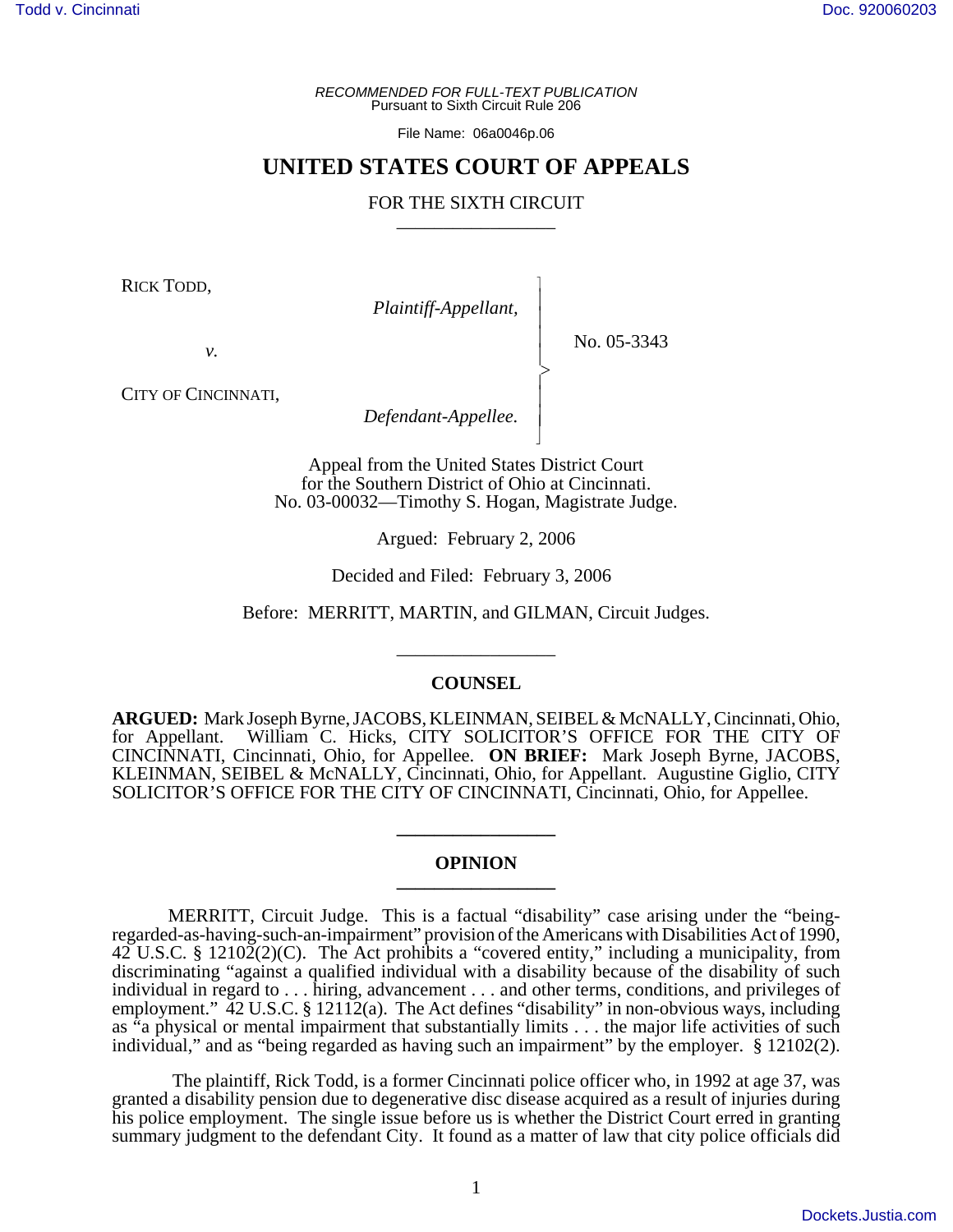not "regard" plaintiff as disabled and did not refuse in 1996 to employ him as a firearms instructor because they "regarded" him as disabled. We review this question *de novo* and conclude that there was a material dispute of fact between the plaintiff and the City on this question.

The only question we have before us in this case is a narrow one. It is whether the plaintiff offered material evidence sufficient to overcome summary judgment that police officials denied him the job because they "regarded him as disabled." We do not have before us any question concerning whether he in fact had a "physical . . . impairment that substantially limits . . . major life activities" or a "record of such an impairment" under 42 U.S.C. § 12102(2)(A) and (B). Neither do we have before us the question of whether the plaintiff is an otherwise "qualified individual with a disability" who "can perform the essential functions of the employment position" either "with or without reasonable accommodation" within the meaning of  $42 \text{ U.S.C.}$  §  $12111(8)$  and (9). No such questions are raised or briefed in this appeal.

On the question of whether the police officials in charge of deciding whether plaintiff should be employed as a firearms instructor "regarded him as disabled," plaintiff offered evidence that two of the police officials in charge of hiring a firearms instructor at the police firing range, Captain Kenneth Jones and Sgt. Douglas Ventre (the two officials who had devised the qualifications for the job) made statements and notes during the interviewing process of candidates for the job that showed that they thought plaintiff should be rejected because of the medical disability for which he was given a disability pension.

Sgt. Ventre in his deposition made many statements that he had serious doubts that plaintiff could "physically do the demanding work" required. Ventre testified that even though the plaintiff explained at length in the interviewing process that he was physically able to do the work, "I still had a doubt" because "how can you go out [on a disability pension] with a back injury and still then come back now and say you can pick something up that was, you know, fairly heavy?" (J.A. at 202-03.)

The plaintiff also offers Sgt. Ventre's deposition testimony that another applicant for the same job, Chuck Newsom, who was born with only his thumb and his index finger on one hand, was disqualified because of this disability. Ventre was asked in the deposition whether he thought Newsom would have trouble performing the duties of the job: "[Do you think that] because of the disability he had, some people may not respect him as much as another person that didn't have the disability?" Ventre replied, "Right. As cruel as it is, it's a fact of life." (J.A. at 207.) Ventre testified that he doubted that either the plaintiff or Newsom should be given the job because of their disabilities:

Q: And then we had Newsom and we also had Todd [the plaintiff], who had physical disabilities, which in your mind may have limited their ability to completely be able to do the job as it was supposed to be done?

- A: Right.
- (J.A. at 209.)

Captain Jones, another police hiring official, also interviewed the plaintiff. With regard to plaintiff's medical condition, there were no questions asked in the depositions about what Jones said to plaintiff during the interviewing process. In his affidavit, however, plaintiff stated that Captain Jones asked a number of questions regarding his herniated disc disability and "whether I could do any lifting whatsoever," and that it was clear from the interview that Captain Jones doubted that plaintiff could perform the job due to his back problem. (J.A. at 67-68.)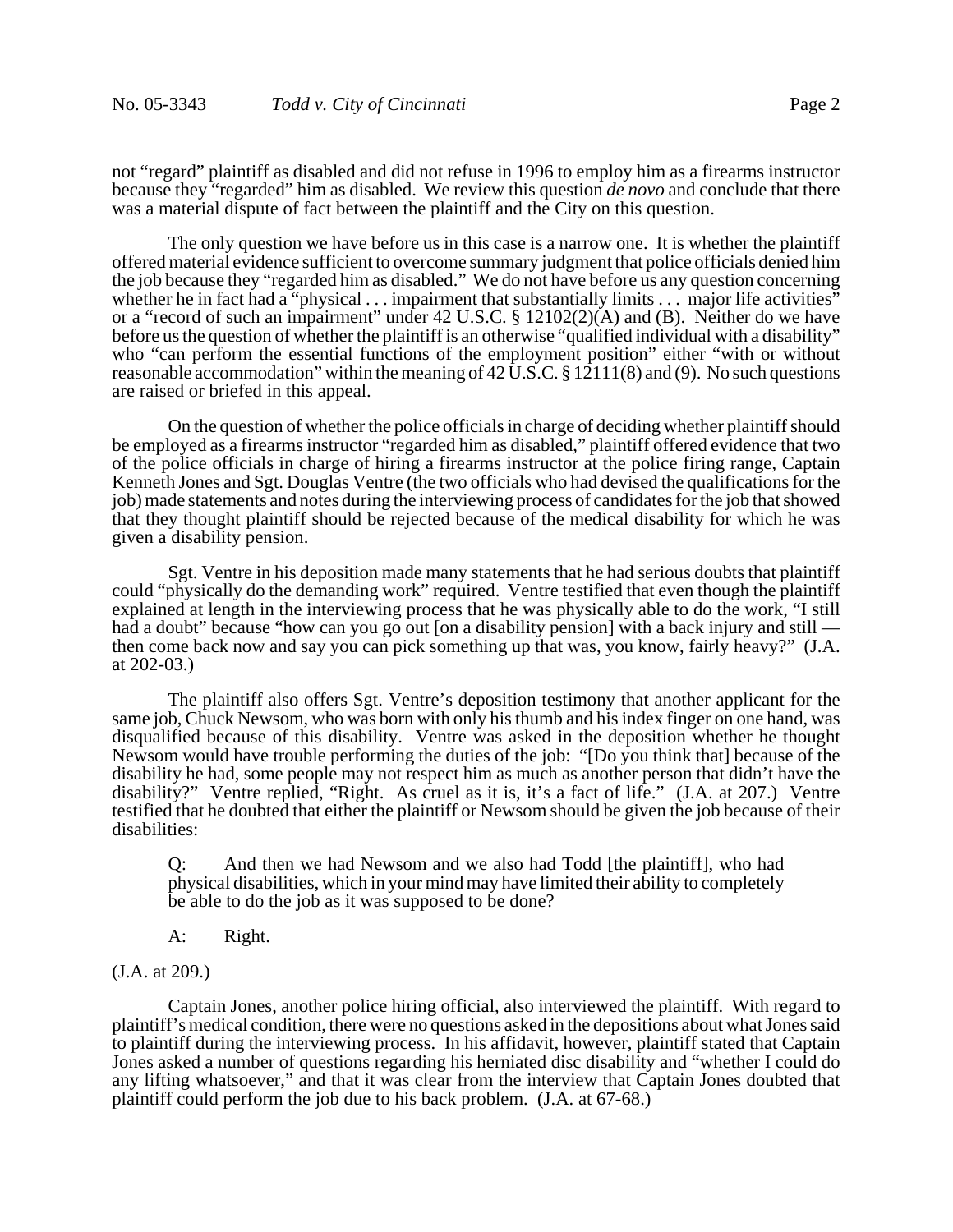All of this evidence offered by the plaintiff raises an issue of material fact as to whether Sgt. Ventre and Captain Jones "regarded the plaintiff as disabled," and did not believe he should be hired because he was already receiving a disability pension from the city.

We note that the director of the Cincinnati area office of the United States Equal Employment Opportunity Commission heard the plaintiff's charge against the City and made a determination that the City used the plaintiff's "record of a disability as consideration for hire." He "determined that the evidence obtained during the investigation established a violation of the statute." The office then sought to have the parties engage in the process of mediation and conciliation in order to reach "a just resolution of this matter." (EEOC "determination" of March 30, 2000, J.A. at 162-63.) The record indicates that the City declined to discuss settlement, after which the complaint in this case was filed.

The City also mentions as a defense to this action and as an alternative basis for upholding the District Court's summary judgment the argument that the plaintiff's disability was not the "sole reason" for hiring another person for the firearms instruction job. The City cites *Monette v. Electronic Data Systems Corp.*, 90 F.3d 1173, 1178 (6th Cir. 1996), for the proposition that disability discrimination must be the "sole" basis for the employer's adverse decision in order to violate the Act. We believe that the City's reliance on *Monette* is misplaced. In that case, a discriminatory discharge case, the Court is saying that in such discharge cases a plaintiff may not make out a case of discrimination if, besides discrimination, there were other good and sufficient reasons established to discharge the plaintiff. That is what the Court meant by "sole reason." Judge Martin in his opinion for the Court in *Monette* states that in "direct evidence" cases, like the instant case, the plaintiff must show that the employer "relied" on the disability in making its decision: "In cases in which the plaintiff alleges that he or she is the victim of discriminatory treatment, a plaintiff may attempt to establish unlawful discrimination by introducing direct evidence of discrimination, including evidence that the employer relied upon the plaintiff's disability in making its employment decision . . . " *Id.* at 1178. "Relied upon" does not mean the "sole reason."

After our Court's opinion in *Monette*, the Supreme Court said that in "regarded"-as-disabled, disparate-treatment cases, the question is "whether there was sufficient evidence from which a jury could conclude that petitioner did make its employment decision based on respondent's status as disabled despite petitioner's proffered explanation." *Raytheon Co. v. Hernandez*, 540 U.S. 44, 53 (2003).

In "direct-evidence," disparate-treatment cases, Judge Martin in *Monette* sets out the procedure to be followed:

To sum up, if the plaintiff has direct evidence that the employer relied on his or her disability [including so "regarding" the plaintiff] in making an adverse employment decision  $\dots$  (1) The plaintiff bears the burden of establishing that he or she [was regarded as] . . . "disabled." (2) The plaintiff bears the burden of establishing that he or she is "otherwise qualified" for the position despite his or her disability: (a) without accommodation from the employer; (b) with an alleged "essential" job requirement eliminated; or (c) with a proposed reasonable accommodation. (3) The employer will bear the burden of proving that a challenged job criterion is essential, and, therefore a business necessity, or that a proposed accommodation will impose an undue hardship upon the employer.

*Id.* at 1186. This is a good statement of the steps in these disability cases. None of these steps have yet been taken in this case. The District Court simply found as a matter of law that the hiring officials did not "regard" plaintiff as disabled, an issue on which there is conflicting proof.